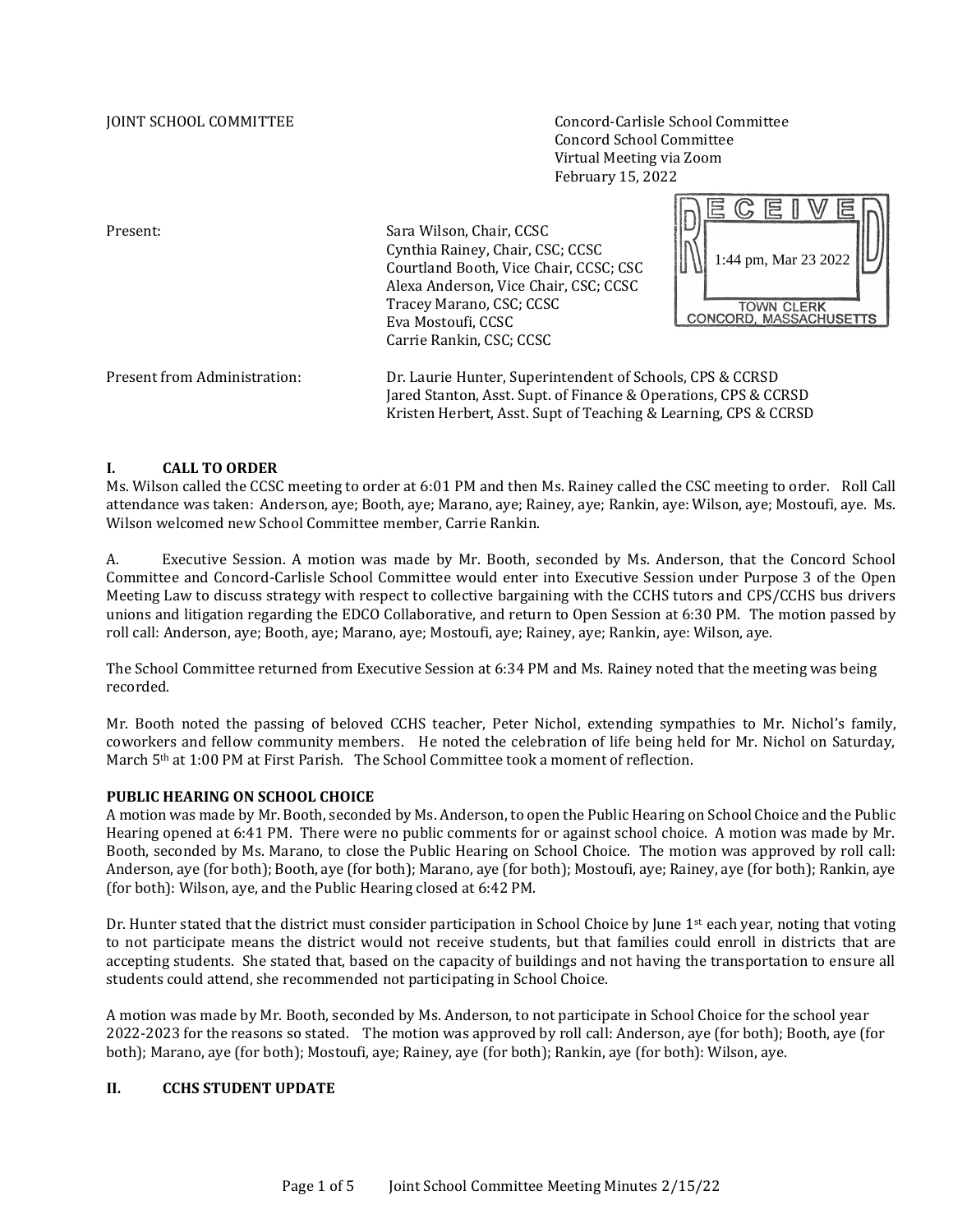Student reps, Harry Crowley and Darcy Keenan-Mills, provided an update from CCHS. Harry stated that he and Darcy attended the MASC conference and participated in subcommittees on mental health and the pandemic, noting that the district is handling the pandemic very well compared to other districts and also doing better than most other schools in terms of mental health. Darcy noted the high vaccination rate at CCHS compared to other schools. She stated that Student Council will be connecting with CMS Student Council over the next few weeks and noted all of the various tournaments and spring events that Student Senate is currently working on. She shared some suggestions in improving the mental health of students as well as looking at adding dual enrollment options for students in the future. Harry stated that students seem split on removing the mask mandate.

# **III. PUBLIC COMMENT**

1. Anthony Scaduto, 9th grade CCHS student, 1212 West Street, Concord, MA. Anthony cited several reasons why he was in favor of removing the mask mandate.

2. Gail Hire, CPS parent, 54 Nancy Road, Concord, MA. Ms. Hire cited several reasons why she was in favor of removing the mask mandate.

3. Heather Martino, CPS/CCRSD parent, 69 Southfield Circle, Concord, MA. Ms. Martino cited several reasons why she was not in favor of removing the mask mandate.

4. Colleen Walston, 1 Hawthorne Village, Concord, MA. Regarding ELL, Ms. Walston stated that the LLI is mentioned as a curriculum in use, but stated that this is not an evidence-based curriculum.

5. Todd Benjamin, 333 Sudbury Road, Concord, MA. Mr. Benjamin cited several reasons why he was in favor of removing the mask mandate.

6. Monica Granfield, 110 Carlisle Pines Drive, Carlisle, MA. Ms. Granfield cited several reasons why she was in favor of removing the mask mandate.

7. Meredith Rose, 473 Powdermill Road, Concord, MA. Ms. Rose cited several reasons why she was not in favor of removing the mask mandate.

8. Terri Bono, 73 Catherina Heights, Concord, MA. Ms. Bono cited several reasons why she was in favor of removing the mask mandate.

9. Carolyn Mowat, 111 Silver Hill Road, Concord, MA. Ms. Mowat cited several reasons why she was in favor of removing the mask mandate.

# **IV. RECOGNITIONS**

A. New School Committee Member Carrie Rankin. Ms. Rankin introduced herself, noting that she was thrilled to be on the committee and was looking forward to getting to know everyone.

### **V. READING OF THE MINUTES**

A motion was made by Mr. Booth, seconded by Ms. Anderson, to approve the CCRSD open session minutes from 1/11/22 and 1/18/22. The motion was approved by roll call: Anderson, aye (for both); Booth, aye (for both); Marano, aye (for both); Mostoufi, aye; Rainey, aye (for both); Rankin, abstained; Wilson, aye.

A motion was made by Mr. Booth, seconded by Ms. Anderson, to approve the CSC open session minutes from 1/20/22 and the revised Exec Session minutes from 6/15/21. The motion was approved by roll call: Anderson, aye; Booth, aye; Marano, aye; Rainey, aye; Rankin, abstained.

### **VI. CORRESPONDENCE**

Ms. Wilson stated that CCSC received 15 plus correspondence regarding the mask policy and one regarding the yearbook. Ms. Rainey stated that CSC received 17 on the mask policy.

### **VII. CHAIRS & LIAISONS REPORT**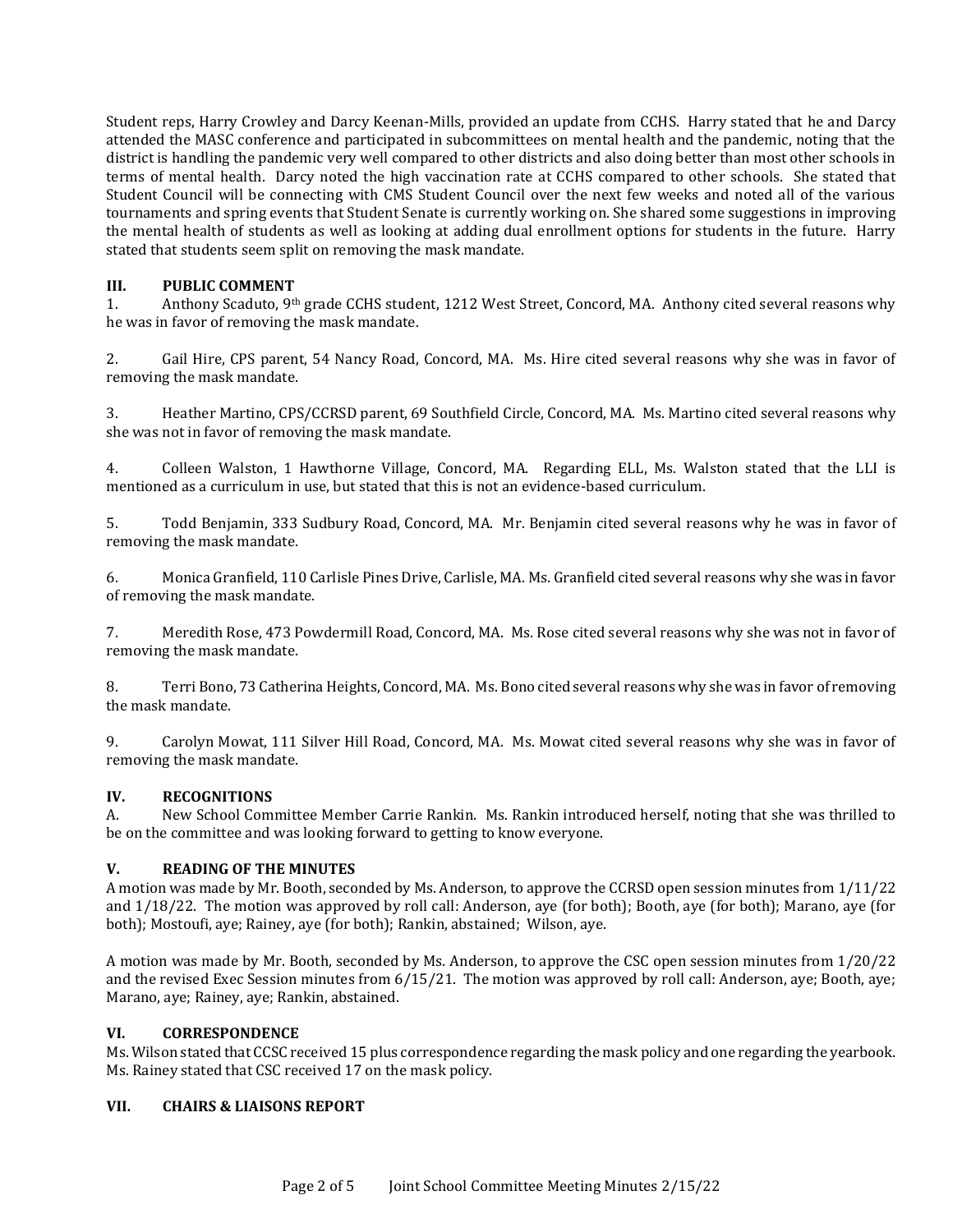Ms. Marano stated that the DEI Subcommittee met the previous week, noting that they are continuing to work together around DEI initiatives in schools, goals and the SC DEI training. She stated that the next Subcommittee meeting would be held the first week of March.

Ms. Anderson stated that SEPAC had a productive meeting focused on scheduling for the spring, noting that they are hoping to present to the SC in May. She stated that Administration is presenting to the SC on early literacy in May, followed by a larger public forum. She stated SEPAC would also be holding its appreciation awards in May. Ms. Anderson stated that Interim Student Services Director, Debbie Dixson, has been working with SEPAC to hold informal coffees with parents and special education coordinators, noting the robust collaboration taking place. Ms. Mostoufi noted that parents were also provided the opportunity to ask Administration and coordinators questions around the transition to CCHS for those on IEPs.

Mr. Booth stated that the Public Access Advisory Committee met the previous week, noting that \$8,000 has been earmarked for upgrades in the Ripley building.

Ms. Rainey provided an update from the recent Select Board meeting, stating that Interim Town Manager, Kerry Lafleur, announced that town staff would be recommending to the Board of Health that the mask mandate be lifted March 7<sup>th</sup> in Concord. She noted that they had a robust discussion around ARPA, but did not reach a decision. Ms. Rainey noted that they also discussed the Ripley allocation formula and voted to support it.

Ms. Marano stated that she attended the DEI Commission for the Town, noting that she would be happy to liaise for that going forward.

Regarding SEPAC, Ms. Mostoufi also stated that there is a great deal happening with literacy.

#### **VIII. DISCUSSION**

A. English Language Learner Update. Ms. Herbert stated that ELL is the program for English Language Learners, noting that these students are part of the general education population. She stated that compliance work is done every 5 years, noting that Emily Ferrara has been leading this for the past 3 years. Ms. Ferrara provided an overview of the ELL program, sharing information on how the students complete the ELL survey and screener, a breakdown of the different home languages for current families, a breakdown of former ELL students, curriculum by grade level, standards, testing and assessments, and translation services. Ms. Herbert noted that the district uses Title 3 grant money to support summer school for ELL students.

B. Assistant Superintendent Search. Dr. Hunter stated that they are interviewing candidates and expect to have the finalists named by Thursday or Friday. She stated that the finalists would each be coming to the district for a day during the week after vacation, with the goal of recommending a candidate to the SC on March 8th.

C. Second Reading School Committee Policy. Mr. Booth suggested postponing the second reading on the Concussion Policy because there was no vote on the agenda for it.

D. COVID Update. Dr. Hunter shared the COVID case data, noting the dramatic decline in cases. She stated that the Governor lifted the mask mandate as of February  $28<sup>th</sup>$  and the Concord Board of Health is rescinding the mask mandate effective this evening. Dr. Hunter recommended making masks optional for K-12 beginning March 7, having the preschool remain masked until a vaccine is available, keeping masks on while on buses and in health offices per federal orders, having positive COVID individuals mask for 6-10 days per DPH, encouraging unvaccinated students to mask per DESE and DPH, and having unvaccinated staff who were granted exemptions remain masked per district policy. She noted that the district would create an accepting environment where all choices would be respected. She noted that a surge would require a review of the discussion. Trish McGean, Concord Board of Health, stated that she was totally in agreement with Dr. Hunter's proposal. Marcia Rasmussen, Director of Planning & Land Management, stated that the town was rescinding the mandate due to the decrease in case counts and the high vaccination rate among eligible people. Ms. Anderson noted how fortunate the district has been to have the collaboration with the town over the last 2 years. Ms. Rainey asked about how visitors would be handled and Dr. Hunter stated that these recommendations would apply to visitors as well. Ms. Marano thanked Dr. Hunter and Ms. McGean for all of the vaccine clinics and for getting everyone through this time. Ms. Rankin asked what supports were in place for students who wanted to remain masked and Dr.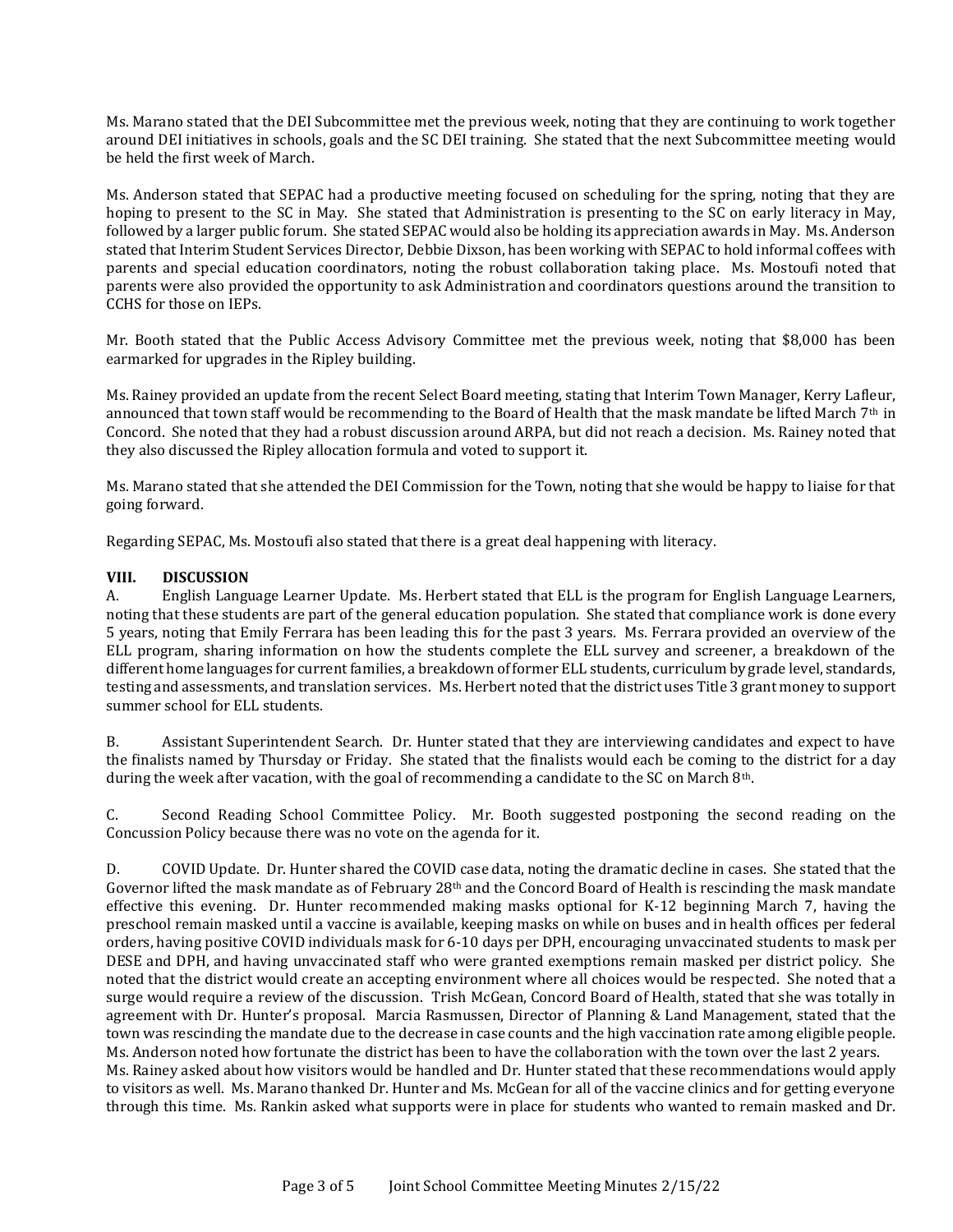Hunter stated that elementary families should notify classroom teachers so they can provide support, and middle and high school families should notify the guidance teams so they could provide support. She noted that communication would be key during the transition period. Ms. Mostoufi applauded the students and thanked the community for its support.

# **IX. ADDITIONAL PUBLIC COMMENT**

1. Todd Benjamin, 333 Sudbury Road, Concord, MA. Mr. Benjamin noted that he listened to the Board of Health meeting, noting that they had a split vote for when the mask mandate should be rescinded and that both health care professionals on the SC meeting tonight recommend it be rescinded on February 28th.

2. Joanne Taranto, 8 Crabtree Lane, Concord, MA. Ms. Taranto stated that she was not in favor of keeping the preschool masked, noting that these children need language development and social cues. She also noted that they are not considered high risk.

# **X. ACTION ITEMS**

A. Vote to Approve 2022-23 School Calendar. A motion was made by Mr. Booth, seconded by Ms. Marano, to approve the 2022-23 School Calendar. The motion was approved by roll call: Anderson, aye (for both); Booth, aye (for both); Marano, aye (for both); Mostoufi, aye; Rainey, aye (for both); Rankin, aye (for both); Wilson, aye.

B. Vote to Rescind Face Mask Policy. A motion was made by Mr. Booth, seconded by Ms. Anderson, to rescind Policy EBCFA – Face Coverings effective March 7, 2022 and to authorize the Superintendent of Schools, Dr. Hunter, to implement the recommendations she presented tonight. Ms. Marano stated that the SC should keep the discussion going about the preschool students. The motion was approved by roll call: Anderson, aye (for both); Booth, aye (for both); Marano, aye (for both); Mostoufi, aye; Rainey, aye (for both); Rankin, aye (for both); Wilson, aye. Ms. McGean thanked the school staff, noting the great collaborative effort.

# **XI. CCSC ADJOURNMENT**

A motion to adjourn the CCSC meeting was made by Mr. Booth, seconded by Ms. Anderson. The motion was approved by roll call: Anderson, aye; Booth, aye; Marano, aye; Mostoufi, aye; Rainey, aye; Rankin, aye; Wilson, aye, and the CCSC meeting adjourned at 8:32 PM.

### **XIII. DISCUSSION**

A. FY23 Budget. Dr. Hunter stated that there is a \$350,000 difference between the guideline and the recommended budget, noting that the largest risks in the budget were assuming attrition in personnel through retirements and resignations, unknowns of the kindergarten enrolment, unknowns of additional special education tuitions and reduction of supply and material lines. She stated that they have identified one reduction of \$37,846 given a recent resignation, reducing the delta to \$312,577. Dr. Hunter noted that the recent reduction of the CCRSD budget resulted in a reduction of the assessment to Concord of \$174,173, noting that she hopes the Finance Committee can apply this to the CPS budget.

B. Concord Middle School Building Project. Dr. Hunter stated that the CMSBC has a meeting on Thursday morning, and is expecting the design and OPM teams to bring a schedule, noting that they are excited to get to the Design Development stage. She noted the excitement to move forward to the next stage of the project.

# **XIV. ADJOURNMENT**

A motion to adjourn was made by Ms. Marano, seconded by Ms. Anderson. The motion was unanimously approved and the CSC meeting adjourned at 8:40 PM.

Respectfully submitted,

Erin E. Higgins

Approved: 3.22.22